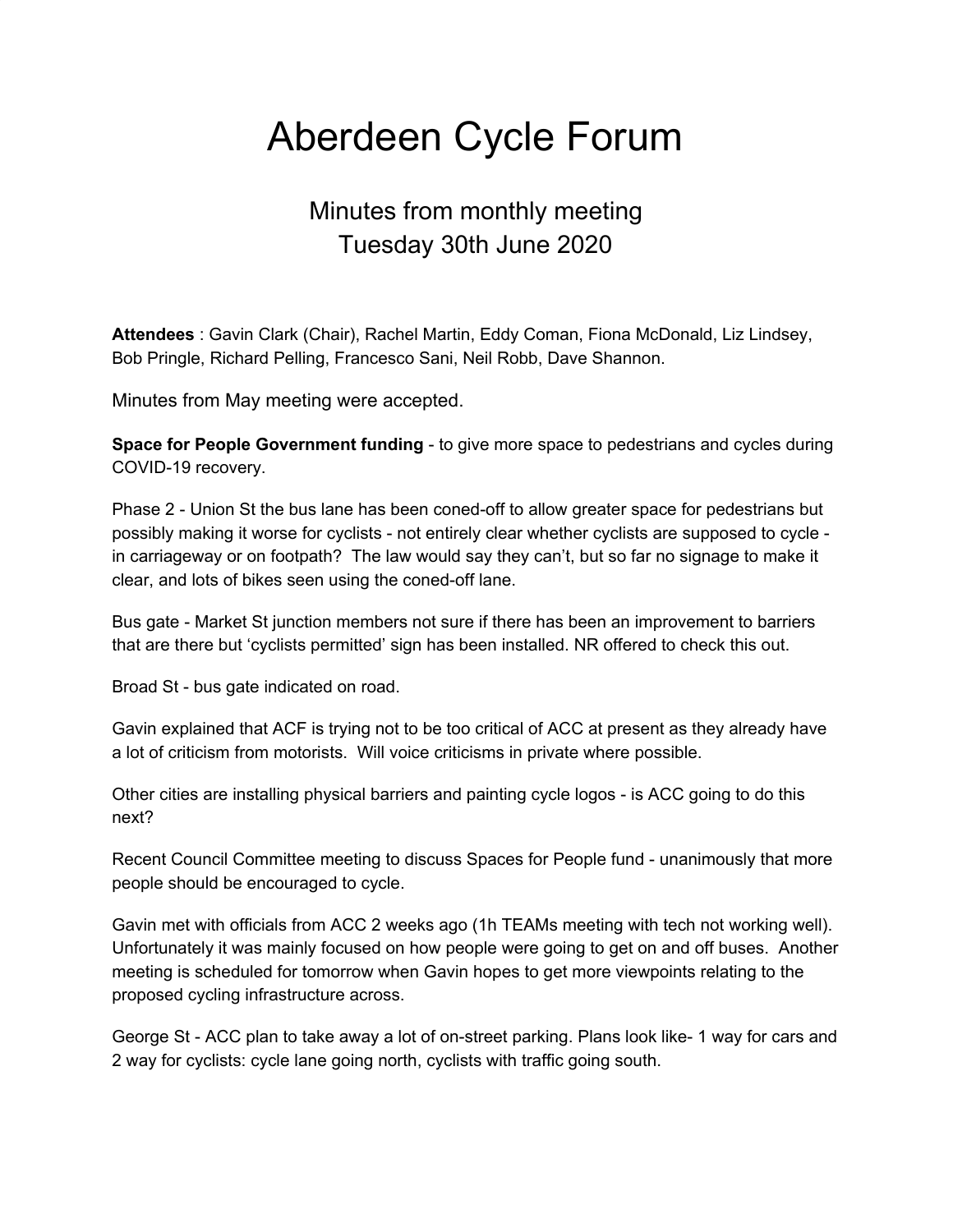New temporary infrastructure scheduled to be in place by 13th July. Not clear whether it was a 'consultation' open for comments due to the haste.

Discussions regarding proposed changes to Beach Esplanade - cycle lane doesn't extend beyond Hanover School - unclear why?

General consensus that cyclists commuting from Bridge of Don to the city centre would be unlikely to use the beach route as it is less direct and more exposed. Most would prefer if ACC looked at improving cycling infrastructure on Kings St instead. Gavin estimates (from google maps) Shell, Bridge of Don,to Castlegate - via Kings St 1.9 miles (11mins) or 2.6 miles via beach (17mins). However, plan for beach will give more space for cyclists and more space for pedestrians and will be an improvement for cyclists, even if mainly leisure cyclists. Concerns raised that the bike lane may be within the 'dooring zone' for parked cars? Rachel thought the segregated cycle lane would be an improvement compared to the current shared use footpath. Gavin has concerns that if the ACC prioritise this route, King St may never be improved.

Other concerns raised that the dangerous junction with Ellon Road is not shown. GC asked members to send comments to ACF via email to enable collated response for 3rd Jul & also to send in comments re George St asap.

NHS Grampian has also put in a bid for Spaces for People funding. Rachel asked if anyone knew whether there had been any involvement from cyclists with this bid. Fiona to ask James Norman about it.

#### **Reclaim the Streets Event**

Rachel has had a meeting with ACC Events organisers about the Reclaim the Streets event. Postponed until 5th October or potentially 28th March depending on circumstances.) Rachel reported the meeting was not that useful as it's not clear what will and will not be allowed at present. ACC events officials tried to convince Rachel to hold cycling lessons at Duthie Park rather than at the event in the city centre. Rachel argued that the cycle lessons would be a much more 'real life' experience if held on real roads with real junctions etc. Good for new cyclists if the roads are closed. Some of these roads are now closed anyway. Need to see what space there is left for cyclists once all the shops have opened up & more pedestrians are using the city centre. £5-6k funding secured for the event if the money is not needed to spend on closing the roads. Rachel asked for ideas on what else the money could be spent on for the event and Rachel is also going to attend a meeting with Paths for All which may generate some ideas. Ideas suggested included give-aways cycle products eg cycle locks/bells & one big prize - electric bike? Face masks with cycle logos/themes or snoods for face covering; sticker for bikes with campaign logos/messages. Dr Bike already organised with Angus Bike Hub but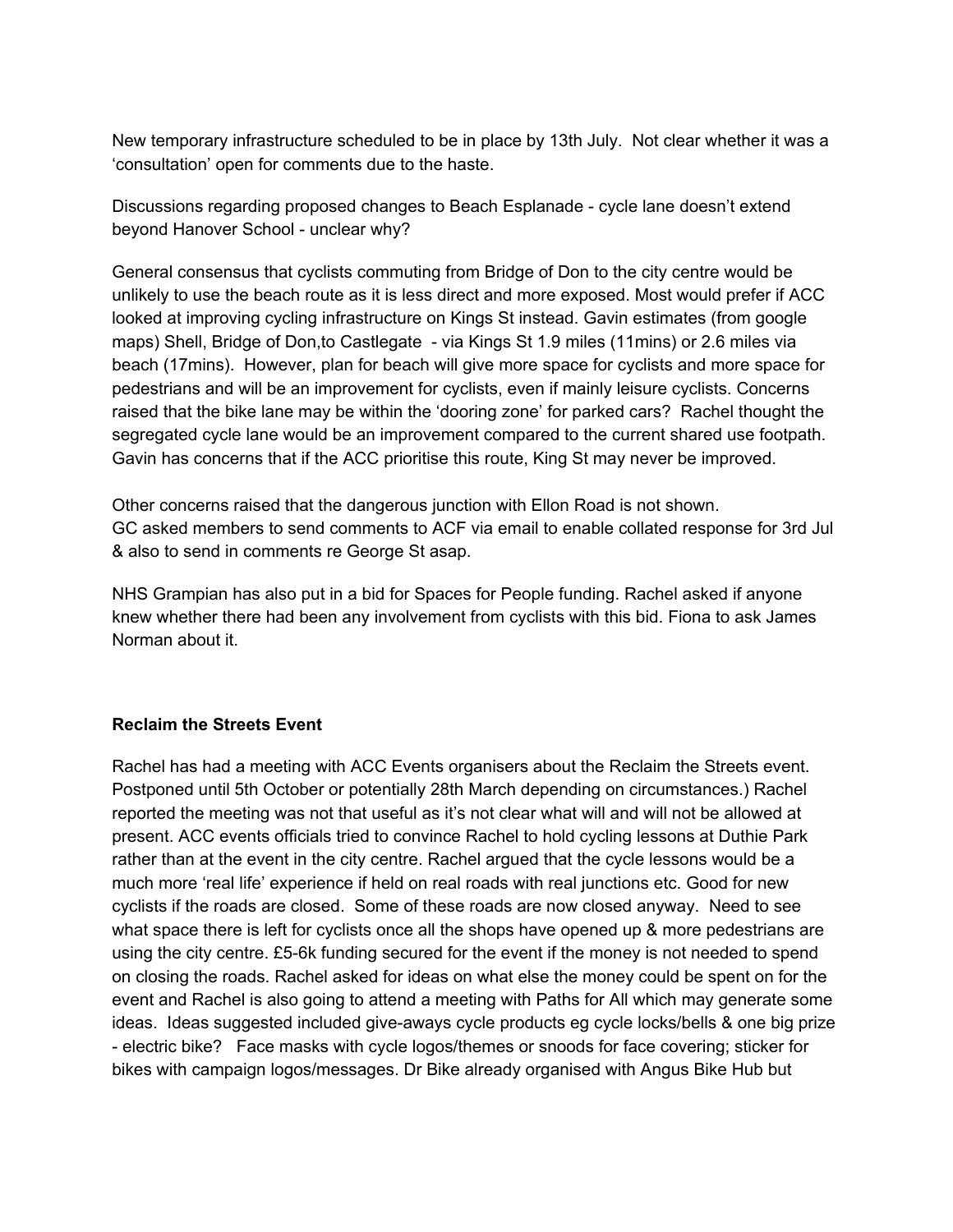members suggested other local mechanics that Rachel will contact. Rachel also said it might be possible to spend the money on Dr Bike stall for a number of weekends in the city centre.

RIchard suggested ACF should be giving advice to new cyclists - suggested routes, times for commuting, especially to help people who want to avoid public transport. Case Studies were suggested - eg Mr X lives in BoD & works at  $X$  - he uses this route to get to work and it takes him X minutes. Or a blog/ testimonial about how cycling commuting has worked for them.

Discussion about how to encourage more cyclists - key is seeing more cyclists.

Neil suggested using animated videos & he plans to get a video cam for his bike and use it to film and then publicise good cycle routes.

Neil said more secure cycle parking was needed in the city centre with security cameras. Gavin said this had been in the recent ACF Spaces for People manifesto.

Gavin has audited Duthie Park for use as a cycling venue and he will shared this with an officer from ACC for review before it is published.

## **Countesswells New Town**

Gavin brought up the new development at Countesswells and said although the layout is quite good with sustainable drainage and the masterplan was fairly green and sustainable there is little evidence of much cycling at present. Lots of houses seen to have 2 cars - sometimes with one parked on the pavement! (Gavin had contacted the developers to ask their policy about parking on pavements.) Link from Hazlehead can be very muddy and needs improved to make it a useful commuting link. Masterplan included changing Countesswells Road - closed to traffic and to cycling only so this should happen at some point, but perhaps not until later stages of the development.

Recent article shared online highlighting that 'Garden villages' which set out green credentials actually built in car dependency.

Gavin suggested a survey of residents of Countesswells, to try and find out what is preventing them from cycling more, or what changes are needed - how could we do this?

Neil highlighted that new petrol/diesel cars will be banned in 2030, only 10 years to plan new transport strategy. Discussion about how Aberdeen could be encouraged to transform to more sustainable transport.

How much money could you save if you didn't have a car - what else could you spend it on

Liz highlighted Co-Wheels - ACC supported community car hire - which has a very good range of vehicles - free fuel if you get the hydrogen cars.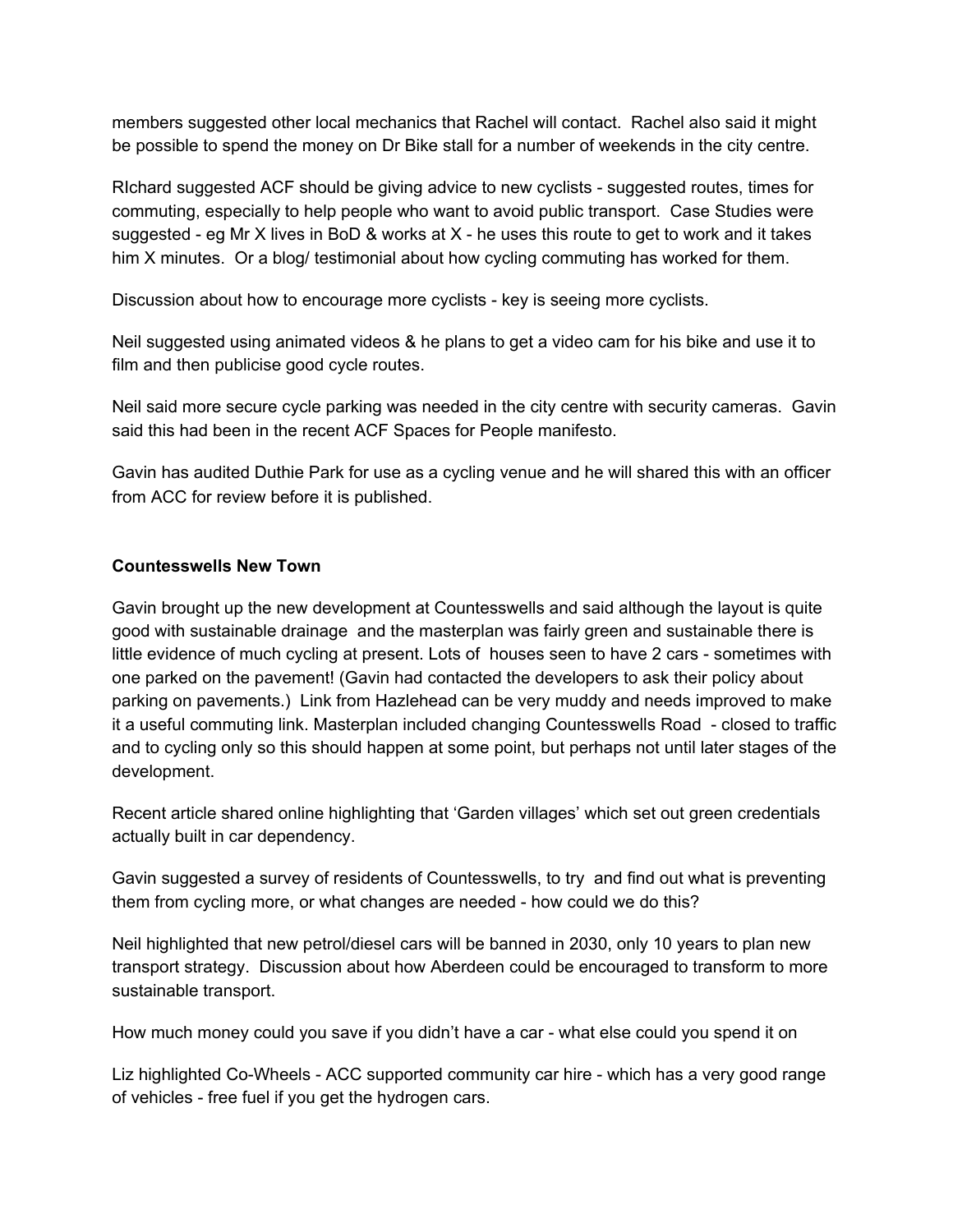### **E-Scooters**

Richard informed the group that rental e-scooters would be made legal in the UK from this weekend in specific trial areas. ACF need to consider what e-scooters (very popular in e.g. Berlin) will mean for Aberdeen and Aberdeen cyclists. For the trial, they will be classified as road vehicles and users will need a driver's licence which make them different from an e-bike. Richard said in his experience in Calgary they take up a significant amount of street-space they don't stand up like bikes when parked. Home-made ones can go very fast!

Bob said he thought the e-scooter would be a complete game changer for cyclists. When roads were designed they were primarily used by buses & bikes (not cars). 20mph speed limit is critical. Sees this as an opportunity for cyclists - but need to reallocate road space.

Rachel will bring up with ACC tomorrow and ask their position on e-scooters. Apparently rental schemes usually work with a van that picks them up & charges them.

Neil would like to know the costs for the new temporary schemes. Gavin - we only know overall cost £1.7m. Rachel reminded that these are only temporary measures.

By way of example - Schoolhill improvements - widened the pavement - reduced road space cost £1/2million - not an improvement for cyclists from ACF view. Proposed 2-way (permanent) cycle lane proposed for Craigshaw Drive is estimated as over £1m.

Bob asked if he could invite a speaker for the next meeting to talk about active travel for schools. School in Wales has had success when they enlisted cyclists & medics & parents & teachers in the project. Bob to give Rachel their details.

Gavin said he might also invite Sandra McDonald (Councillor) if the speaker was arranged.

Bob said he thought this was a historic moment following COVID-19 lockdown with the shrinkage of motor traffic - time for cyclists to take over again- now or never!

We all have a duty to ride our bike and share the message!

Getting support from a professional behavioural psychologist to work out how to change behaviour was raised as an idea.

**Next meeting** will be virtual again - 28th July.

#### **AOCB**

Neil thinks the bike shops in Aberdeen are not providing enough choice for commuting/everyday bikes.